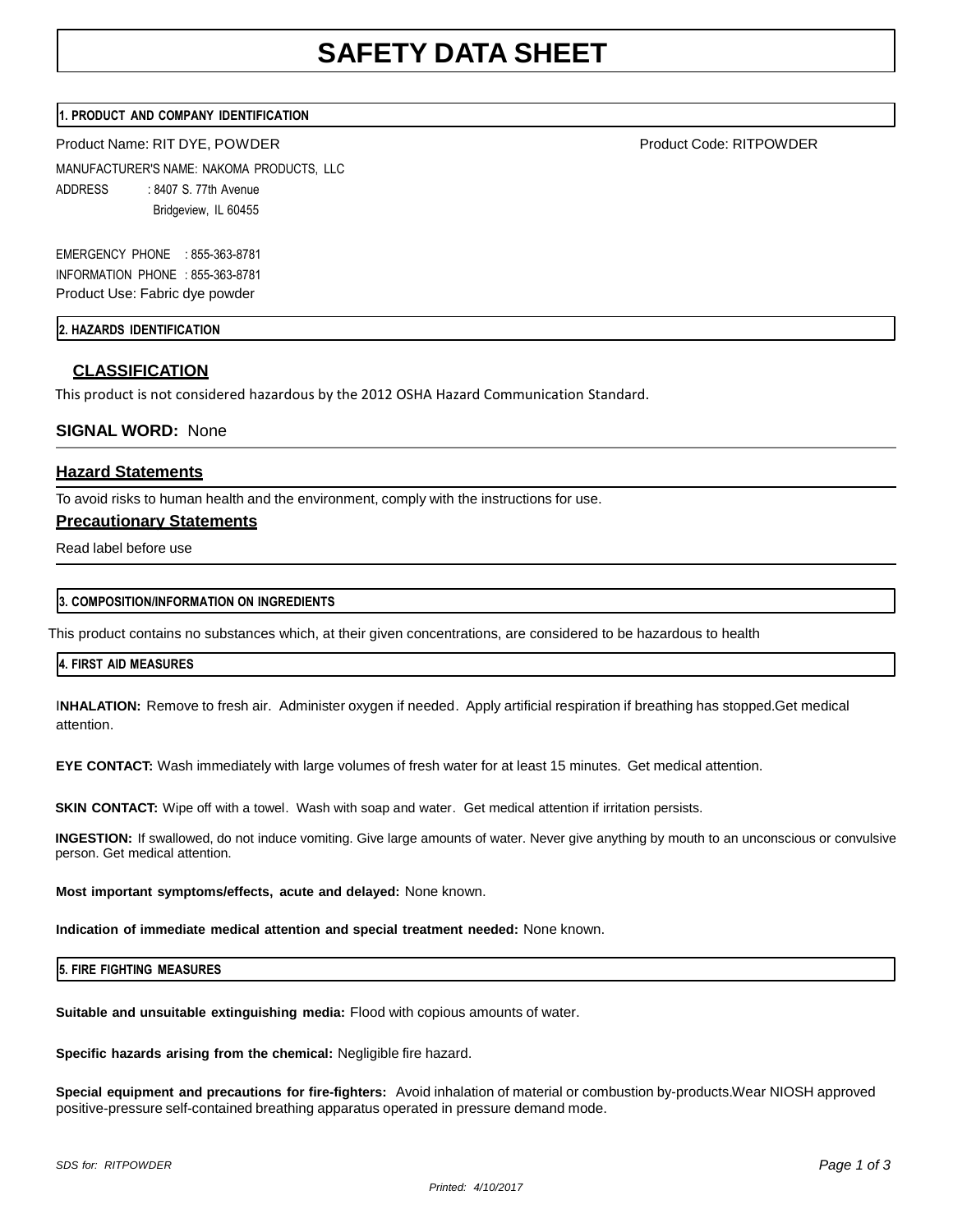#### **6. ACCIDENTAL RELEASE MEASURES**

**Personal precautions, protective equipment, and emergency procedures:** Avoid breathing dust or vapors. Ventilate area. Remove all sources of ignition.

**Methods and materials for containment and cleaning up:** Clean up with absorbent material and place in closed containers for disposal.

### **7. HANDLING AND STORAGE**

**Precautions for safe handling:** Keep closure tight and container upright to prevent leakage. Open container slowly. Do not get in eyes. Avoid skin contact and contact with clothing. Do not take internally.

**Conditions for safe storage, including any incompatibilities:** Store and use in cool, dry, well-ventilated areas. Keep containers closed when not in use. Keep away from excessive heat or open flame.

### **8. EXPOSURE CONTROL/PERSONAL PROTECTION**

**Appropriate engineering controls:** Ventilation should be sufficient to prevent inhalation of any vapors. General dilution and/or local exhaust ventilation in volume to keep PEL/TLV of most hazardous ingredient below acceptable limit and lel below stated limit.

### **Individual protection measures:**

**Respiratory protection:** None under normal use. Avoid breathing vapors. In restricted areas, use approved chemical/mechanical filters designed to remove a combination or particles and vapor. In confined areas, use an approved air line respirator or hood. Self-contained breathing apparatus is required for vapor concentrations above PEL/TLV limits.

**Protective gloves:** None under normal use. Use solvent-resistant for prolonged or repeated contact.

**Eye protection:** None under normal use. However, use of safety glasses with splash guards or full face shield should be used if indicated.

**Other protective clothing or equipment:** None under normal use. However, use of solvent-resistant aprons or other clothing is recommended. Eye washes and safety showers in the workplace are recommended.

## **9. PHYSICAL AND CHEMICAL PROPERTIES**

| Appearance: Colored powder<br>Odor: None                                            |                                           |
|-------------------------------------------------------------------------------------|-------------------------------------------|
| <b>Odor threshold:</b> Not determined<br>Vapor Pressure: Not determined             |                                           |
| Vapor Density: Not determined<br><b>pH:</b> Not determined                          |                                           |
| <b>Density:</b> Not determined<br><b>Melting point: Not determined</b>              |                                           |
| Freezing point: Not determined<br><b>Solubility: Not determined</b>                 |                                           |
| <b>Boiling point: Not determined</b><br><b>Flash point: Not determined</b>          |                                           |
| <b>Evaporation rate: Not determined</b><br><b>Flammability: Does not burn</b>       |                                           |
| <b>Explosive Limits: Not applicable</b><br>Autoignition temperature: Not determined |                                           |
| Viscosity: Not determined                                                           | Decomposition temperature: Not determined |
| Partition coefficient (n- Not determined                                            | octanol/water):                           |